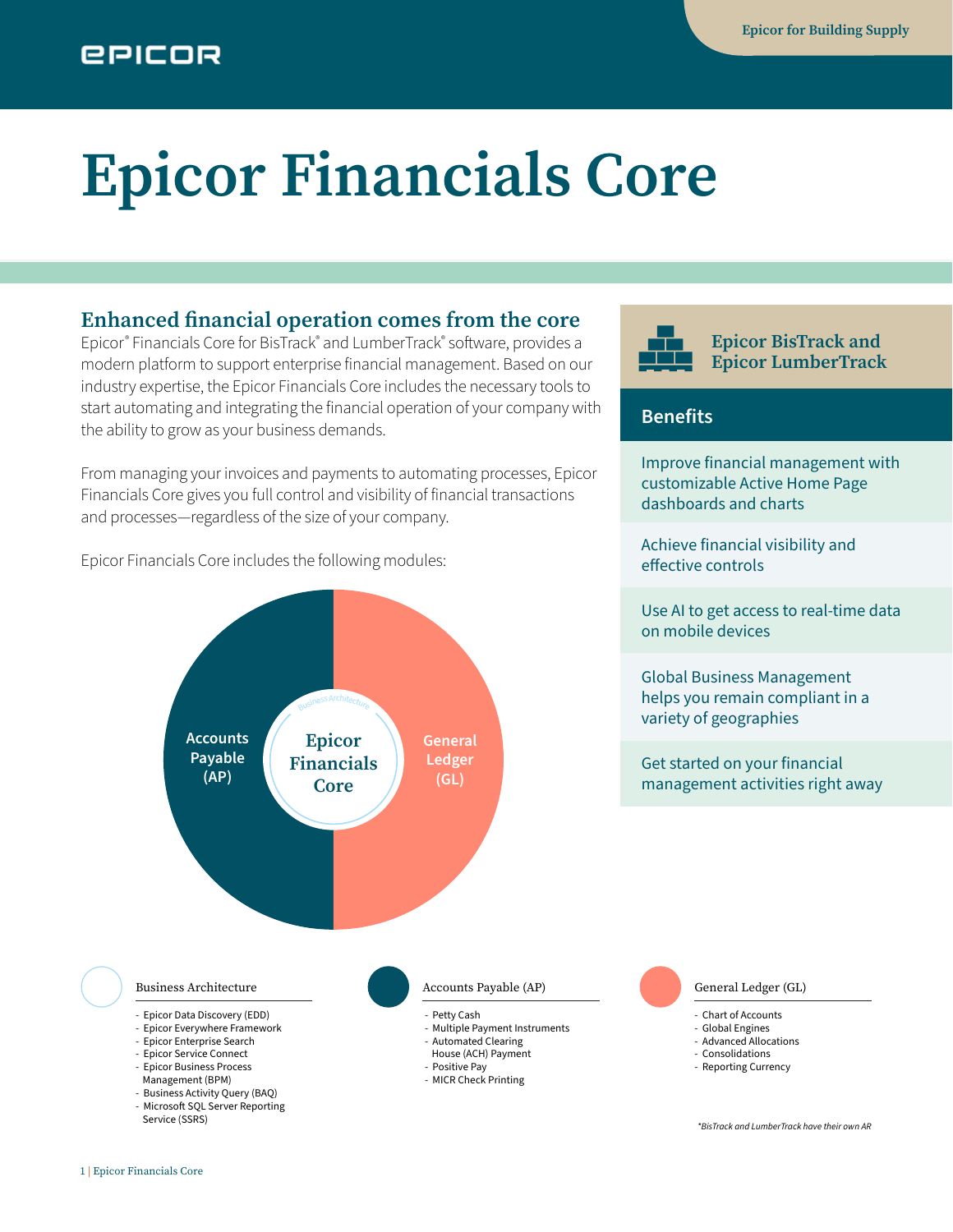### **Features and Capabilities** General Ledger

General Ledger provides the accounting controls and system security necessary to help ensure the integrity of your company's financial data. It processes and posts all accounting transactions created throughout the Epicor applications, as well as entries made directly within the ledger. The information and controls that flow from the General Ledger system enable an organization to operate efficiently, comply with fiscal regulations, underpin strong corporate governance, and drive enterprise performance.

It also includes the Advanced Allocations module, which allows for sophisticated allocation of cost and revenue to multiple projects, departments, or locations—ultimately to any entity represented in your corporate financial accounting structure.

#### General Ledger also includes:

- Rules-based posting engine
- Configurable tax engine
- Legal numbering engine
- Multicurrency engine
- Rounding engine
- Chart of Accounts
- Dynamic segments
- Reporting Currency
- Multiple Closing Calendars
- Calendar Adjustment Period
- Balance Controls
- Consolidations and Eliminations
- Financial Report Designer (FRD)

#### Accounts Payable

Accounts Payable receives supplier invoices and credit notes entered in your BisTrack/LumberTrack software. Epicor Financials can generate payments for all invoices due, those for a particular supplier, or only for specific invoices.

#### Multiple Payment Instruments

Track the different types of credit instruments such as promissory notes and postdated checks and their corresponding status—from initial generation or receipt through to clearance/settlement. Track the movements of the payment instruments and generate status change updates within the Accounts Payable applications. These changes can be reflected in the General Ledger to properly record the financial status of the asset or liability.

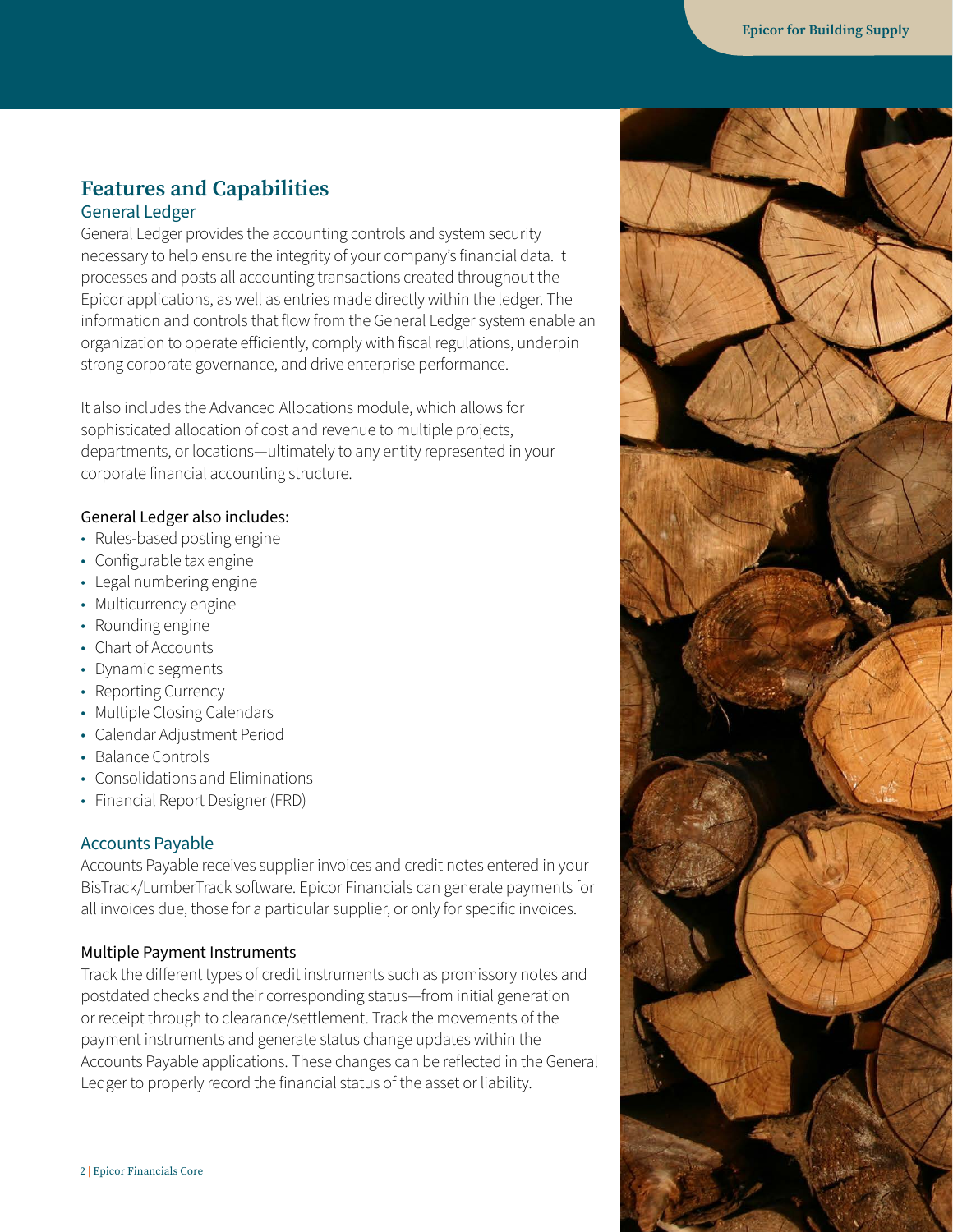

#### Automated Clearing House (ACH)

This helps to automate cash flow between your bank and the banks of strategic suppliers and main customers. Electronic Fund Transfers (EFT) through ACH contribute to eliminate check fraud to a great extent. The standard—domestic and international—and Wells Fargo formats are supported. It works with the Positive Pay capability supporting the Bank of Boston, Chase, Fleet, Union Bank, and Wells Fargo systems. The standard formats can be customized easily. It also supports Direct Debit operations and the Epicor Payroll module.

#### Positive Pay

This ensures that altered or fraudulent checks are not paid by matching the account number, check number, dollar amount, issue dates, and sometimes the payee name of each check presented for payment against a list of checks previously authorized by your company.

#### MICR Check Printing

This functionality gives you the ability to print MICR lines, company logos,

and electronic signatures on blank check stock from your Epicor software. Print MICR checks without needing a preprinted check stub—saving bulk printing fees and expensive preprinted check paper stock.

#### Accounts Payable also includes:

- Supplier tracker
- Supplier statements
- Bank Statement Workbench
- AP Terms and Conditions
- Recurring entries
- Deferred expenses
- Voided numbers
- Online cost updates
- Exchange rate at payment entry
- Multiple remit-to

#### Business Architecture Epicor Data Discovery (EDD)

EDD powers the Active Home Page available to every Epicor user. It contains pre-built content for Management and Accounts Payable. The dashboards, charts, and customized Business Activity Queries (BAQ) in the individualized Active Home Page display real-time operational data so staff can focus on key areas of their business.

#### Epicor Everywhere™ Framework

This offers a unique technology that stores all client business logic as tagged XML metadata. This enables Epicor applications to run as desktop applications or web clients or on mobile devices—all from the same source code.

#### Epicor Enterprise Search

Bring the personal Internet experience to the workplace. It provides a comprehensive search capability—embedded within Epicor Financials for easy navigation or available as needed within popular web browsers and productivity tools such as Microsoft Office® software.

#### Epicor Service Connect

This is a central business integration platform that provides secure workflow orchestrations within Epicor service software applications and between Epicor and non-Epicor applications. Users can automate tasks and streamline processes to promote efficiency across the supply and demand chains.